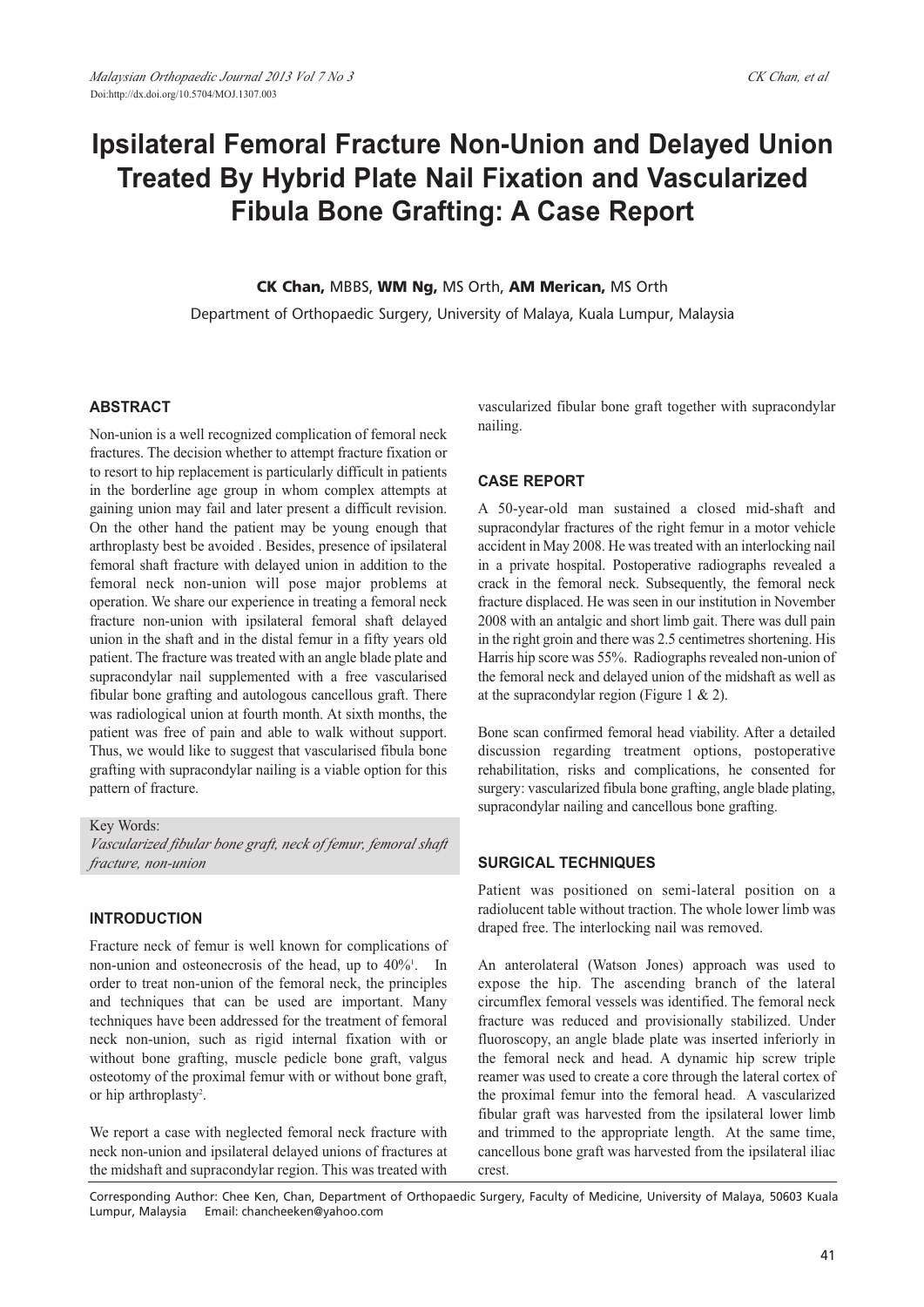





**Fig. 2A & 2B:** Show presence of non-union of the supracondylar region of right femur and delayed union of the midshaft of right femur.



**Fig. 3:** Shows that the fracture was reduced well and the fractures were fixed by supracondylar nail and angle blade plate. The vascularized fibula bone graft was stabilized by a Kirshner wire. Varus deformity of the neck was corrected. The white arrow shows the screw was incorporated into the angle blade plate.

The core was packed with cancellous bone graft leaving an appropriate space for the fibula graft and its vascular pedicle. The fibular bone graft was stabilized with a Kirshner wire and anastomosis was performed under loupes magnification. The femoral shaft fracture and supracondylar fracture were fixed with a supracondylar nail and the distal fracture was bone grafted. The proximal locking screw was incorporated in the angled blade plate. (Figure 3)

Postoperatively, he was advised strictly non weight bearing for eight weeks followed by partial weight bearing for another four weeks. Full weight bearing was commenced three months postoperatively.

Radiograph at sixth months postoperative revealed union of the femoral neck and shaft of the femur. (Figure 4) He was able to walk and climb stairs without support and he had no pain. The right hip motion was equal to the normal side but there was 1.5 cm of shortening. Harris Hip score was 94% post operatively. Bone scan was performed at this time revealed that the head was viable.

## **DISCUSSION**

The management for this non-union of the femoral neck was difficult due to the young age of the patient and complexity of the fracture. Many surgeons would think that prosthetic replacement of the hip is the only alternative. However, the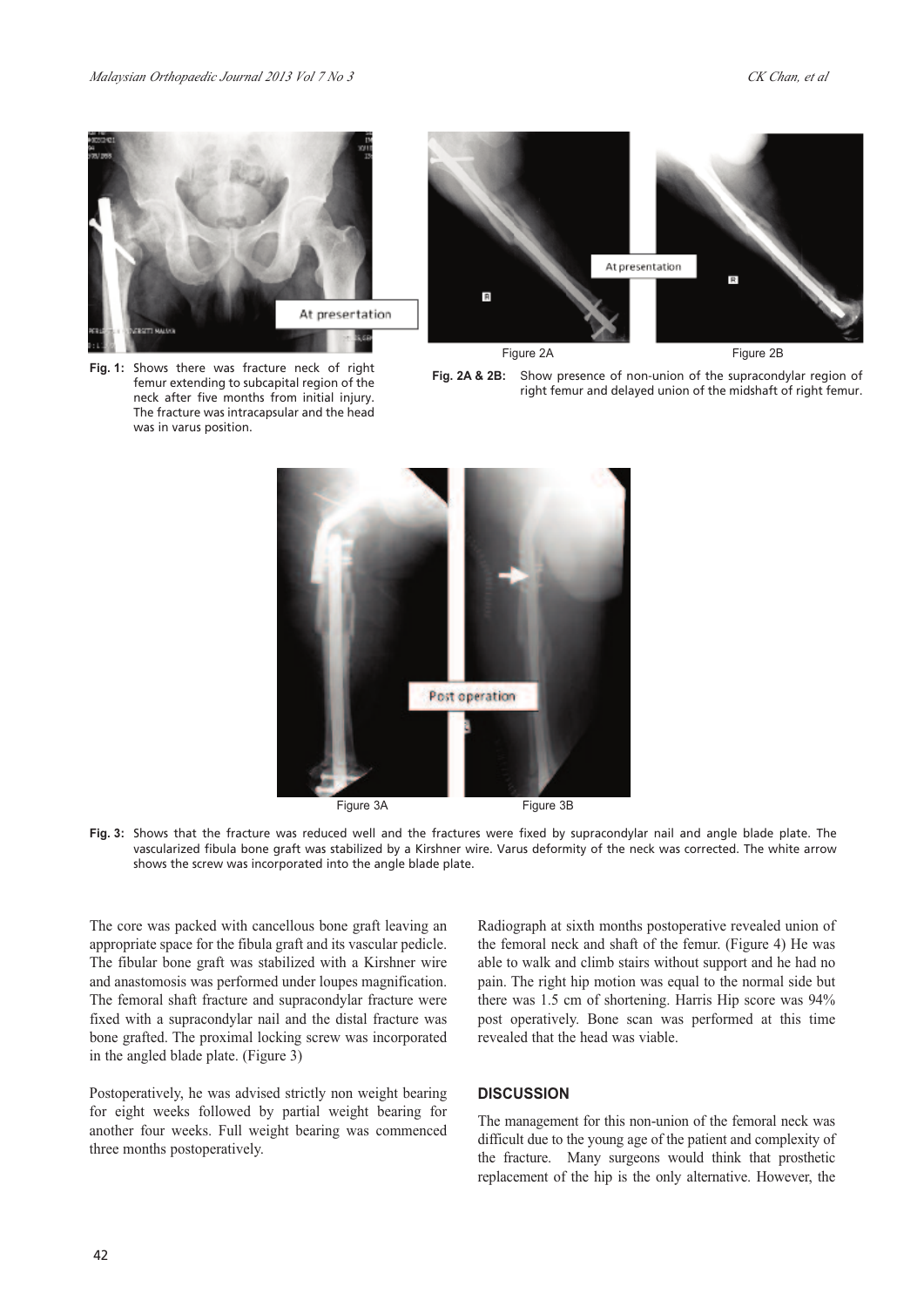

**Fig. 4:** Shows union of the right femoral neck after six months. There was no osteonecrosis of the femoral head.



**Fig. 4:** Shows union of the right femoral shaft after six months.

long term results of hip arthroplasties, especially in younger people are not always as good as expected<sup>3</sup>. Additionally, in this patient, the ipsilateral non-union and delayed union would complicate arthroplasty.

Our main aim in managing this patient was to attain union of fracture and to preserve the vascularity of femoral head. We did not perform valgisation osteotomy, which is suggested by many surgeons because the Pauwel's angle of this femoral neck fracture was more than 75°, which required a lot of bone needed to be resected. Besides, valgisation osteotomy might carry the risk of avascular necrosis of the head of femur if overcorrected4 . Furthermore, the presence of femoral shaft fracture also increased the difficulties of osteotomy in this patient.

We chose the vascularised fibular bone grafting based on its numerous advantages, such as its ability to maintain its osseus structure, its active participation in the bone healing process, hypertrophy in response to load demand, strong cortical bone with straight shape, and simple harvesting technique<sup>5</sup>. Additionally, the vascularity provided would be advantageous should the surgical insult itself cause osteonecrosis.

Angle blade plate was chosen in this case as it was the best implant that could be used to stabilize the femoral head and thus offered stability to allow the live fibula graft to incorporate with surrounding bone. Iliac cancellous bone graft was used as well to enhance the healing process of the fracture.

The outcome of this treatment in this patient was encouraging as the fracture attained union; the patient regained excellent function and range of motion of the hip with no radiological evidence of femoral head osteonecrosis.

In conclusion, vascularised fibular bone grafting with angle blade plate is a viable alternative for treatment of non-union fracture of femoral neck, particularly in young. Besides, combination with supracondylar nailing also may be a viable option for this difficult fracture management.